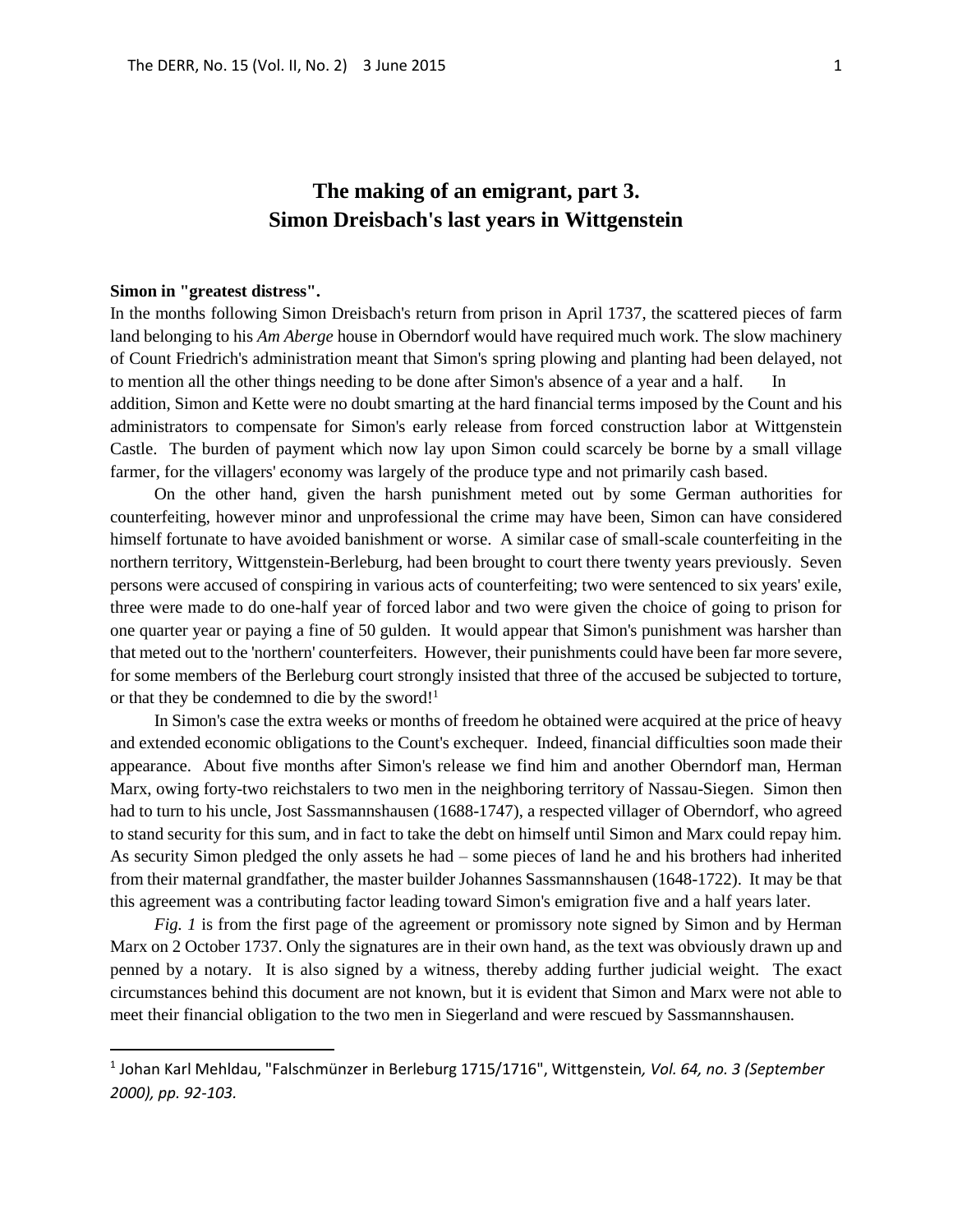ann Pimo ш

*Fig. 1. 2 October 1737: Simon's uncle, Jost Sassmannshausen, has assumed responsibility for a debt of 42 reichstalers contracted by Simon Dreisbach and Herman Marx, who are in "greatest distress" (lines 5 and 6:* "in unßern höchsten Nothen"*). Photo: upper half, page one of two, courteously supplied by Heinrich Imhof from addendum no. 10, holding WA D 53, in the Princely Archive of Sayn-Wittgenstein-Hohenstein.*

The essence of the two-page notary-type document is made clear from the start, including the critical situation in which Simon and Marx find themselves:

*I Johan Simon Treisbach and Hermann Marcus of Oberndorf confirm and acknowledge herewith that the honorable and respectable Johan Just Sassmannshausen of Oberndorf, in our greatest distress, has on our behalf, regarding the honorable men Jo[hann]es Böcking and Engelberth Schäffern of Wilden, given them a guarantee*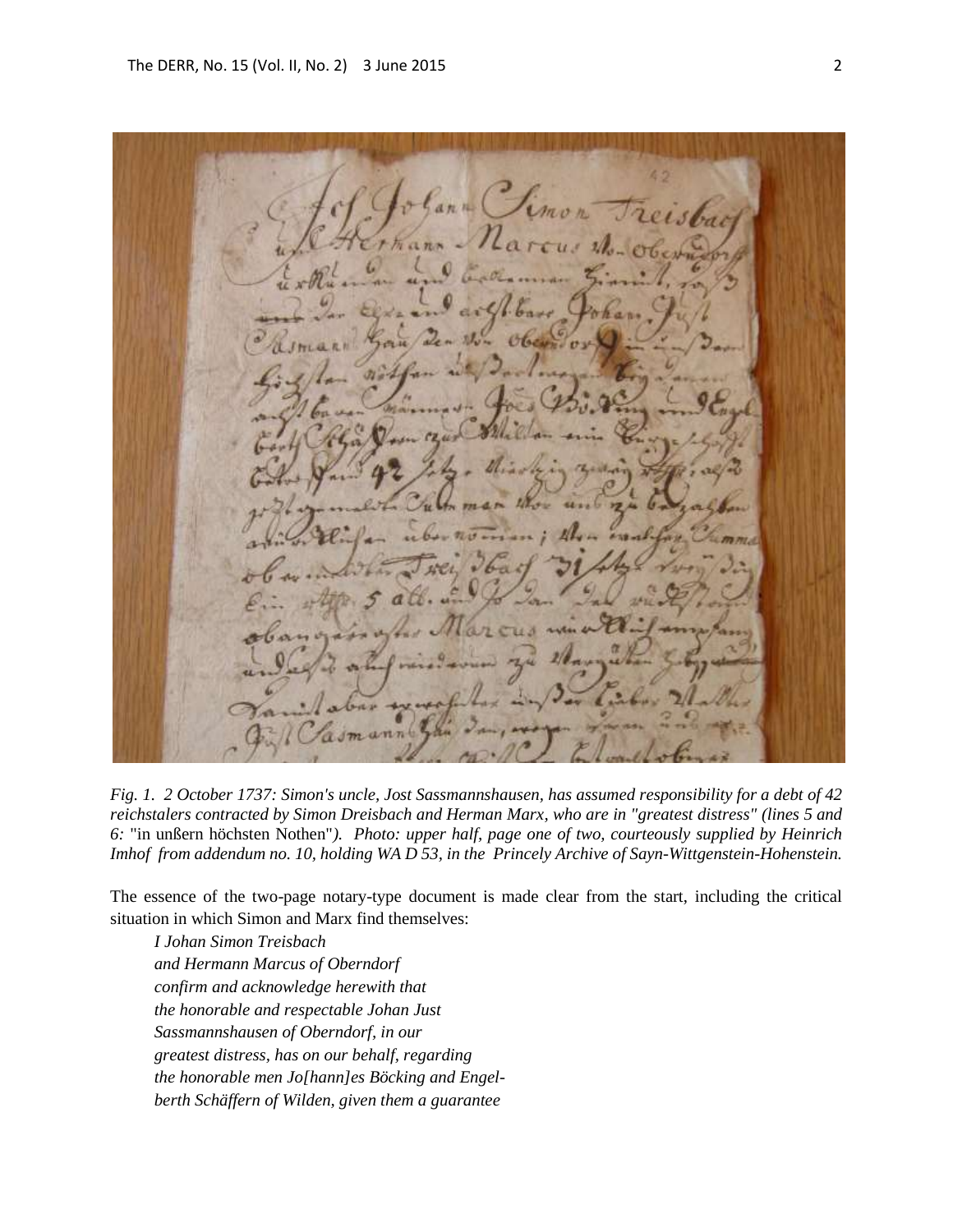*for 42 – forty-two – reichstalers, the which afore-named sum he has truly taken upon himself to pay for us…*

Wilden is a small town in south-eastern Siegerland (Nassau-Siegen), and is not near Oberndorf. The area had long been noted for its iron mining and had a number of forges, but this is probably irrelevant in the present context. We do not know what kind of dealings the two men from Oberndorf can have had with the two men of Wilden. It is not clear whether Simon managed to repay his uncle, but as we shall see below, Simon and Marx later accumulated further debts which in 1742 taxed Uncle Jost's patience.



*Fig. 2. Signatures of Simon Dreisbach and Herman Marx on page 2 of the promissory document. Above the signatures one sees the document's place of writing and date: an abbreviated spelling of the town Feudingen followed by the 2nd (iiten) October (8bris) 1737. Photo: Heinrich Imhof.*

The first signature is that of Simon, the principal debtor. It is written in a confident hand, with a few flourishes of the pen. Marx' signature on the fourth line from the bottom, is in a smaller but nevertheless competent hand, *Ersam Joh herman marcs.* (the honorable Joh[ann] Herman Marcs).

As far as we know, from the time of his release until the time of his emigration, Simon Dreisbach was never able to become debt free.

Thus far no records have come to light concerning Simon's first winter at home after his release. Was he physically marked by one and a half years of hard labor on the new wing of Castle Wittgenstein, or by the nights he may have spent in the castle's dark, dank underground cell? His later career in Pennsylvania,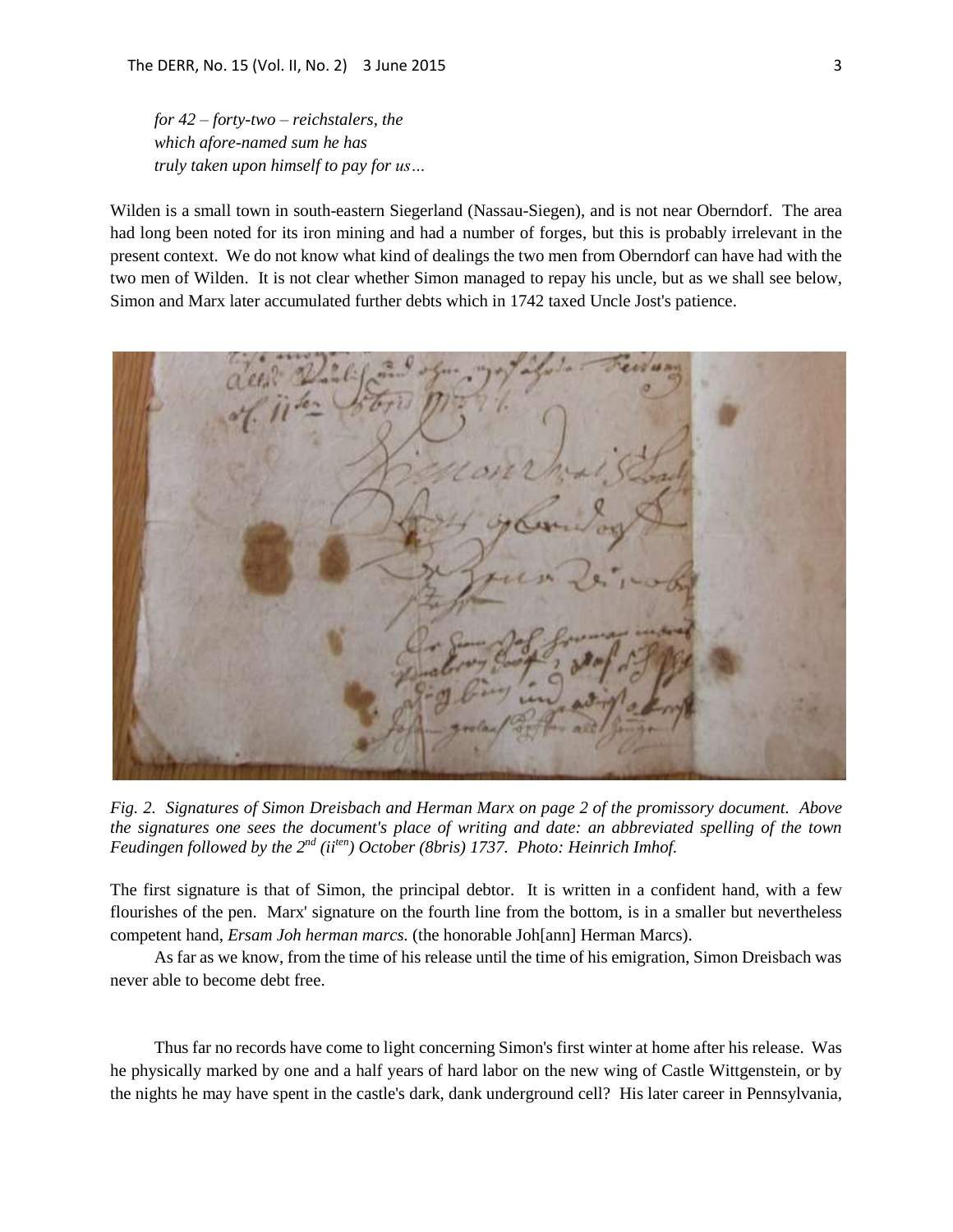where he established two homesteads and is documented as having undertaken a long trip the length and breadth of Northampton County at about age sixty on behalf of the church he had founded, speaks for itself.

One thing is certain: Simon can have had no further doings with the unscrupulous Adam Milchsack, who was apparently the cause of Simon's brief excursion into amateur counterfeiting. Moreover, as mentioned in DERR no.14, the information found in the judicial records concerning Milchsack's misdeeds and his interrogation (holding WA P 464 in the Princely Archive), leads us to deduce that Milchsack misled the authorities. To mitigate his own guilt, he had blamed Simon for the theft of the Count's grain, and this eventually led to Simon's condemnation and imprisonment. From April 1737 to May 1740 Milchsack led a fugitive's life in Siegerland and perhaps elsewhere. Imprisoned in June 1740 and sentenced to a term of three years and eight weeks, Milchsack would have been released at the end of the summer of 1743. At about that time the "*Lydia*" was nearing Philadelphia with the Dreisbach family on board.<sup>2</sup>

#### **A daughter is born and the baptismal celebration is youthful and festive.**

After the births in 1721 and 1722 of Jost and Adam, their first two sons, Simon and Kette lost three children in a row. Maria Katherina died in November 1725 at thirteen months. Alexander and Anna Elisabeth died within just one and a half months of each other in the spring of 1731. First Alexander died at five and a half, and then Anna Elizabeth followed him when she was only three days short of her third birthday. Three more sons were born to Simon and Kette in 1730, 1733 and 1735. If Kette wished for the company of a little daughter, in 1738 she would have her wish. Indeed, by early 1738 it would have been no secret that Kette was expecting another child, and on a day at the end of April or very beginning of May, a daughter was born. Mother Kette had recently had her forty-second birthday.

Baby Anna Catharina would come to be known as Katharina, or perhaps Kette, but she was also given a 'church' name, Anna, just as most of her brothers bore the church name of Johannes. We can picture a small crowd around the baptismal font of the parish church in Feudingen on May the fourth. In addition to the Reformed clergyman and father Simon, there were six baptismal sponsors, three of whom were named Anna Catharina. Like other new mothers, Kette would have remained at home, where she must have depended on the help of neighbors and relatives to prepare for the serious eating and drinking that would soon take place.

The choice of baptismal sponsors is interesting and has implications for Simon Dreisbach's situation in 1738. Rather unusually, there was only one married couple among the sponsors, Anna Katharina Franck and her husband Johannes Franck, of Grossenbach. They belonged to a family that was of some importance in Grossenbach, a relatively prosperous Wittgenstein village. The other five sponsors were single and seem to have been young adults. All five are listed along with the names of their fathers and their place of residence, making it possible in some cases for us to identify them. A preliminary assessment leads to the conclusion that here the choice of baptismal sponsors differs somewhat from that of previous baptisms of the Dreisbach babies.

Thanks to the detailed baptismal records of the Feudingen church we can compare the composition of the various sponsor lists. At all the Dreisbach baptisms, relatives from both sides were of course frequent as sponsors, and there was also a large component of various married couples. There were also single persons, though not usually in the majority. The sponsors came from numerous widespread villages in Wittgenstein-Wittgenstein, suggesting that Simon and Kette had a wide network of friends. Many of these

 $\overline{a}$ 

<sup>&</sup>lt;sup>2</sup> Ten years after the Simon Dreisbach family came to Pennsylvania, Milchsack arrived in Philadelphia on the "Halifax" on 29 September 1753. He is presumed to have made his way to what is now the city of Lancaster to join his only child, August, who had preceded him in 1751, sailing on the "Elizabeth".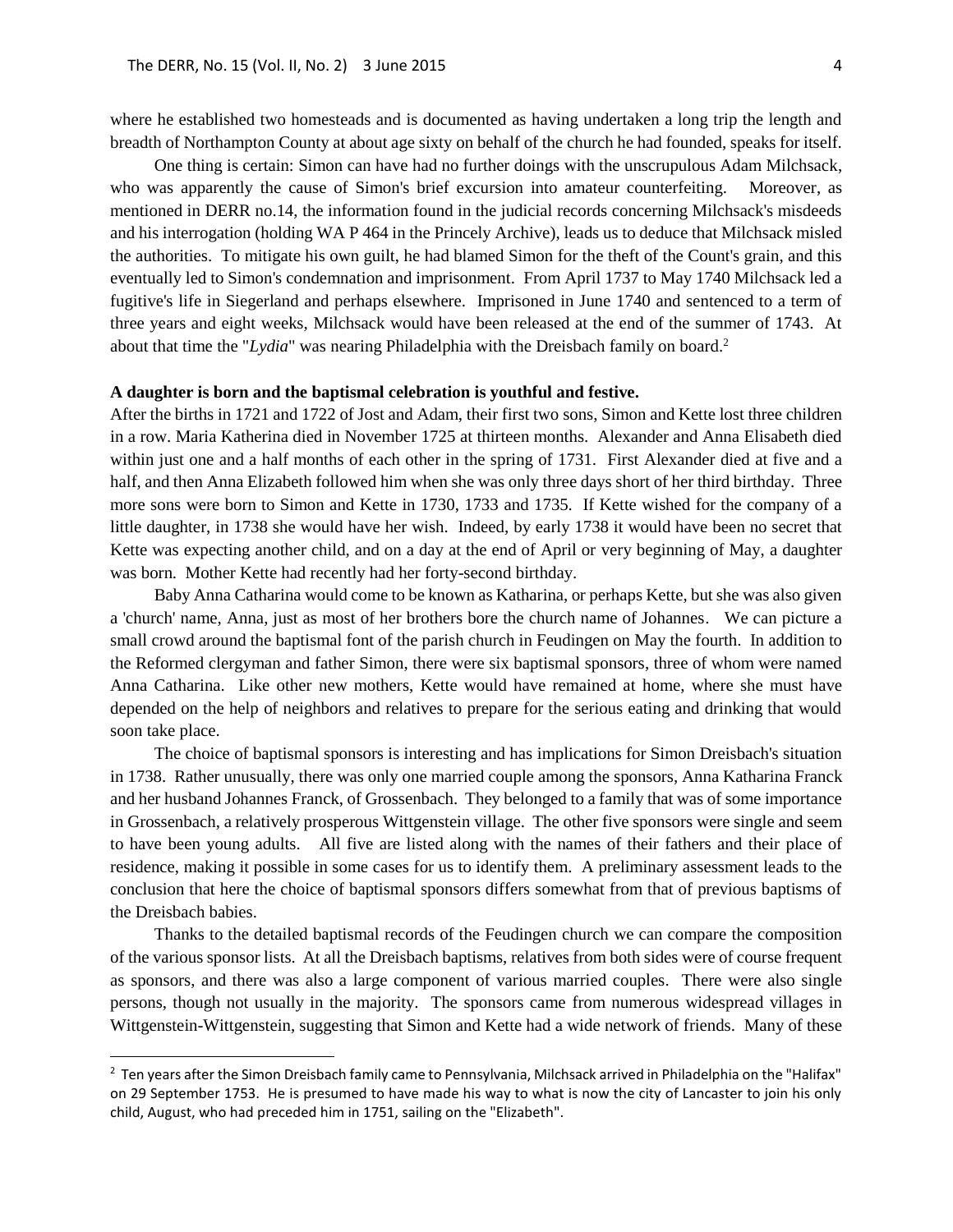persons can be identified as tenants-in-fee of the Count, thus with an assured, though not necessarily elevated position in the local village structure. Young unmarried persons were of less social consequence and were listed last among the sponsors.

Only one of the Dreisbach infants had a baptism that departed from the pattern, and that was Johannes, whose only sponsors were a Sassmannshausen cousin and the daughter of a man in the next village who, like Simon Dreisbach, had roots in the nearby village of Steinbach. Johannes was christened in early February 1735, and the paucity of sponsors could suggest that Simon was in straightened circumstances and could not afford the large-scale feasting often associated with baptisms. (Or, perhaps, the weather that February Sunday was fierce and roads were impassable; we simply do not know.)

It was about two and a half months after Johannes's small christening party that Simon accompanied the unprincipled Adam Milchsack on a nighttime expedition to the Count's farm to help Milchsack 'appropriate' some grain. Was this act related to Simon's financial need and his lack of success in producing falsely minted coins? The Milchsack escapade, as we have seen, eventually led to Simon's



*Fig. 3. The baptism of Anna Catharina Dreisbach on 4 May 1738 in the baptismal record book of the Feudingen church. This was a large and festive event with six baptismal sponsors plus the husband of the principal sponsor. Photo: Marcia Dreisbach Falconer.*

incarceration on the grounds of counterfeiting. Obtaining his early release from prison had cost Simon dearly, and this may be related to the debt that Simon and his fellow borrower, Herman Marx, had contracted, but could not honor. Though we have seen that Simon's maternal uncle, Jost Sassmannshausen, took over the debt in October 1737 (Figs. 1 and 2), Simon was not relieved of the obligation to reimburse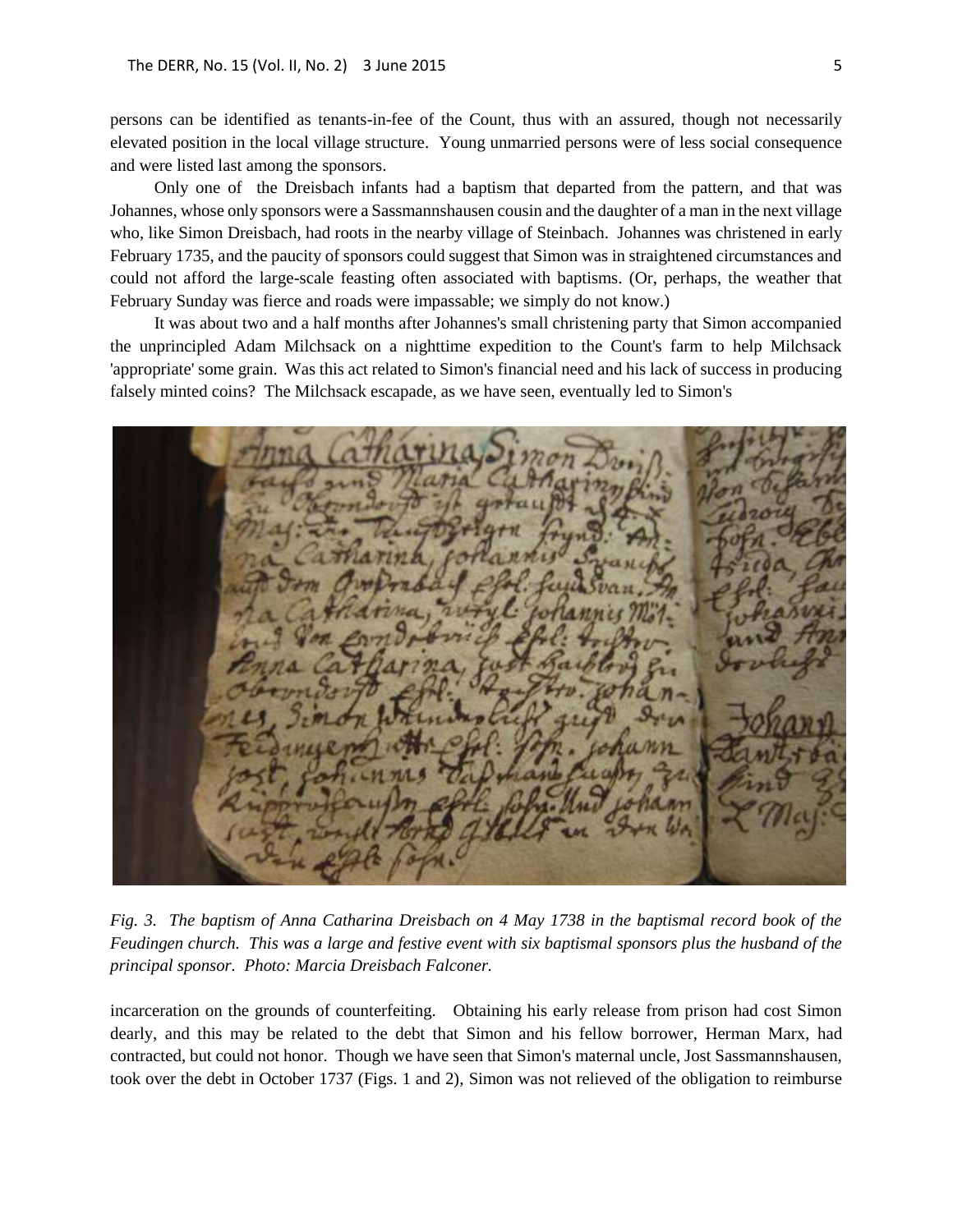his uncle. Then, with the approach of April 1738, it was time to plan for the new baby's baptismal celebration. Would Simon's history impinge upon the event?

We cannot gauge the effect Simon's legal history may have had on his social status. As noted in a previous DERR, the illegal acts performed by Simon (dabbling in false coinage and abetting a grain thief) could have been approvingly viewed as protests against the boundless exploitation of the Wittgenstein peasants by their feudal lord, Count August. Other villagers, however, would not readily have condoned Simon's actions. One cannot expect these opposing attitudes to have changed much in the year since Simon had returned from prison.

Did Simon adopt a strategy for the approaching christening? The list of baptismal sponsors suggests that he did. Simon must have been assured of the good will of principal sponsor Anna Katharina Franck and her husband Johannes. They were not, however, mature and well-established, though that was to follow after some years. Recently married, they had as yet no house of their own. Can Simon have asked other more or less established persons to be sponsors, who declined? In any event, the predominance of unmarried young women and men suggests that there were social forces at work to which we do not have access.

When all had arrived at *Am Aberge* after church, and Anna Katharina was back in Kette's arms, the party could begin. Some of Kette's many Keller siblings may have been present; furthermore it was the custom for the whole village to consider itself invited. The sponsors themselves would have helped set the tone. We found recently that the principal sponsor herself, Anna Katharina Franck of Grossenbach, was not yet eighteen, and her husband of ten months was twenty-three.<sup>3</sup> Though older and more socially imposing sponsors were absent, this assembly of youthful celebrants must have been most agreeable for eldest sons Jost and Adam, then sixteen and fifteen.

Given Kette's age, there would probably be no more christenings after this one. This celebration was a chance for Simon to reestablish himself in the accepted patterns of Wittgenstein village life and, for a day or more to live in the present. He was back at home with his family, he and Kette now had a little daughter, spring had arrived and this year he was able to plow his fields at the right time. *Am Aberge* was full of youth and festive high spirits.

#### **The last five years in Wittgenstein. What horses can tell us.**

 $\ddot{\phantom{a}}$ 

Simon Dreisbach's life prior to emigration is probably better documented than that of most German-speaking settlers in the American colonies. There are of course inevitable gaps, and the five years following Anna Katharina's baptism have left few traces. Apart from a set of investigative documents from the Count's chancelry dating from the months after Simon's departure, we have only a few short lists to go by. They are of two kinds.

There are lists of the Count's subjects, or *Untertanenverzeichnis,* in the village of Oberndorf for the years 1738 – 1741. They consist mainly of names and ages of the persons inhabiting each of the Count's houses, with occasional information when someone is employed elsewhere. Here we learn that brother Mannus was not listed in *Am Aberge* in 1738, but that he was part of the household in 1739. In 1740, when he was twenty-nine he was working as a day laborer. In 1741 he was still listed as having *Am Aberge* as his home base, but he was working as a hired man at Wittgenstein Castle and grounds. Consequently he cannot have contributed much to the farm work at *Am Aberge*.

The other type of list is less frequent but is nevertheless informative as to Simon's prosperity or lack thereof. These lists show the number of horses certain householders were required to own and to present

<sup>3</sup> Detailed information on the Franck householders of Grossenbach are found in Werner Wied, *Die Feudinger Höfe*, Ortsheimatverein "Auf den Höfen", Bad-Laasphe-Rückershausen, 1991, pp. 371-373.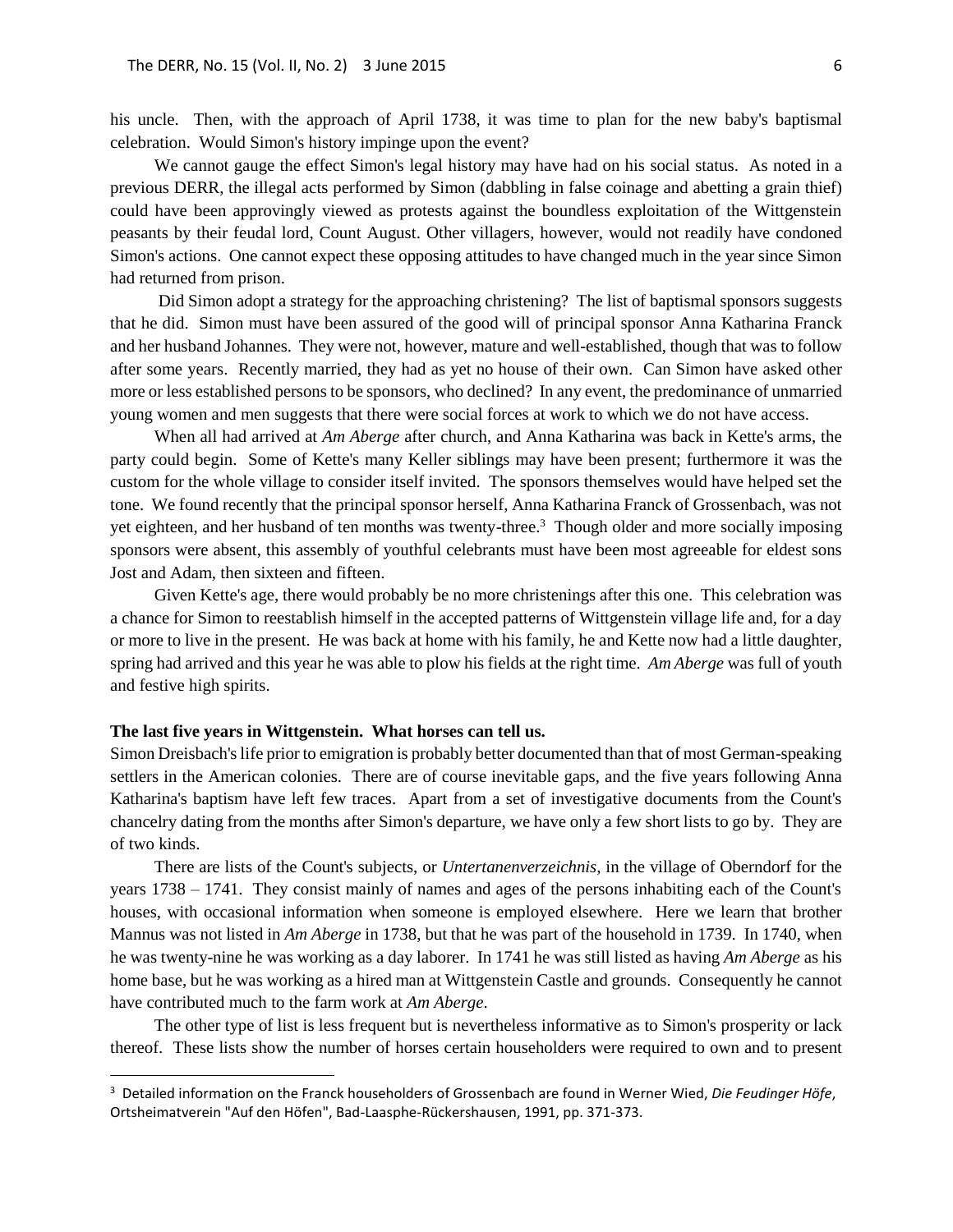for *Spanndienst* (obligatory service with harnessed horses on the Count's properties). In 1734 Simon had one horse fit for doing harnessed work and one horse unfit to do such work. In 1735, the difficult year when his troubles with the law started, Simon had no horses at all, and had to drop down a notch in the householder hierarchy, doing manual labor for the Count instead.

The next list known to the present writer is that of  $1741<sup>4</sup>$  (*Fig. 4.*) In that year eight of the Oberndorf householders were recorded as having horses available for the Count's service.

*Fig. 4. The distribution of horses in the village of Oberndorf in 1741. Detail of a page of the "Spanndienst" list for the Feudingen district, showing the number of horses available, village by village, for the requisite service to the Count. Simon, third from the bottom, has only one horse. Herman Marx, the second on the list, has no horse at all. Photo courtesy of Heinrich Imhof.* 

Only two of the Oberndorf villagers had two horses each. Five, including Simon Dreisbach, had but one horse. One had no horse at all, and that was Herman Marx, Simon's co-debtor in 1738 at the time of their "greatest distress". It should not surprise us that in 1741, with only one horse, Simon Dreisbach was not among the more prosperous householders in Oberndorf. On the other hand, thanks to this list we learn that Simon had at least managed to acquire one horse after his release in 1737, thereby increasing his capacity for transport and for field work. This was a situation that remained static, for it is documented that in 1743 Simon still had only one horse. 5

As incomplete as this archival material is, it suggests that Simon Dreisbach was never able to regain whatever social stature he had once had in Oberndorf. By 1741 Simon may well have been discussing with his family the possibility of emigrating to Pennsylvania. Increasing debt in the coming years would contribute to confirming this decision.

#### **The decision to emigrate takes form.**

 $\overline{a}$ 

The aftermath of Simon's time in prison and the harsh financial terms he had to accept in order to be released, would have weighed in favor of his emigration. If Simon saw his future as that of a permanent state of debt to individuals and to the Count's exchequer, if, he was in danger of losing his tenancy of *Am Aberge,* and if he was understandably concerned about the future of his family, then there was much to be said for starting over in a new country. Nearly all departures for Pennsylvania were initiated in the spring, and to begin serious planning in 1741 for an exodus two years hence was by no means premature.

Through the years, letters and other information had been reaching Wittgenstein of the opportunities in Pennsylvania awaiting newcomers prepared to work hard. Simon and Kette had only to think of the

<sup>4</sup> The *Spanndienst* lists are found in the Princely Archive in Bad Laasphe as follows: 1734 and 1735 – holding W 51; 1741 – holding W 56.

<sup>&</sup>lt;sup>5</sup> In 1743, at the time of his secret exit from Wittgenstein, Simon still had only one horse, which he took with him for pulling a cart with the family's belongings. More on this in the next DERR.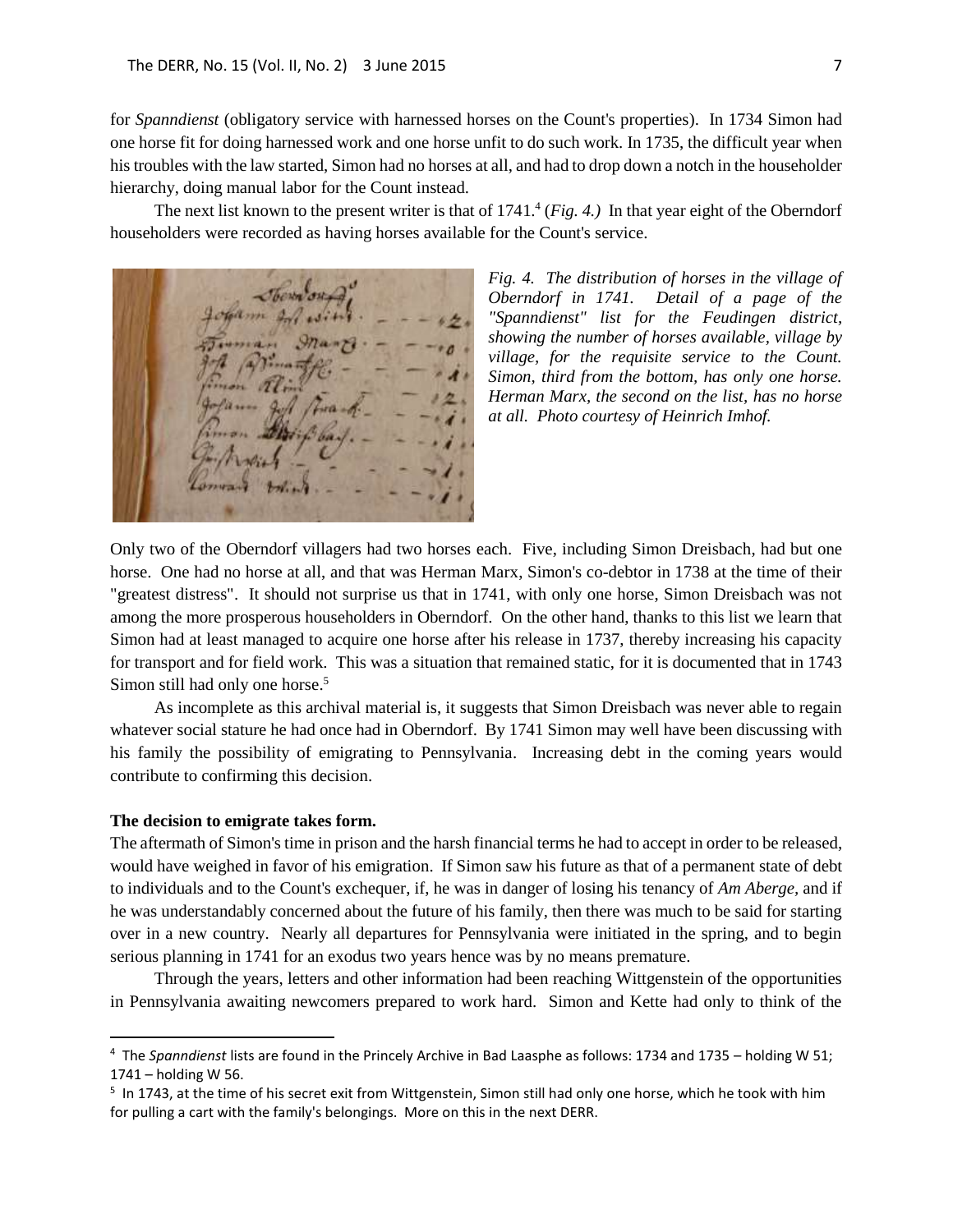reports circulating in the Feudingen church district of a family now in Pennsylvania that they knew, and whose relatives they would see regularly in church. By 1737, after only ten years in Pennsylvania, Jost Henrich Sassmannshausen, originally from the village next to Oberndorf, had acquired three contiguous tracts of land containing a total of 250 acres.<sup>6</sup> Such news would have filtered back to Simon in about 1738 at a time when he was struggling to cultivate the neglected, scattered fields of his small farm.

## **Bad news from Germantown.**

By the early spring of 1739 a report of a very different sort would have reached Wittgenstein. It was a letter dated 18 October 1738, intended for wide distribution, and was written by the versatile former Wittgensteiner, Christopher Sauer of Germantown.<sup>7</sup> At the time, Sauer was in the process of acquiring the necessary equipment to begin the German-language printing activities that would soon make him famous in the mid-Atlantic colonies. In October, deeply disturbed by what he had seen and heard in the port of Philadelphia and among the Germans of Germantown, Sauer felt impelled to write a letter of warning to some of his many connections in Germany. He said that times were difficult in Pennsylvania and the economy was hard hit by a serious drought. Large numbers of immigrants arriving in a short space of time made things worse. Moreover, many became ill and died at sea. Some captains exploited the passengers who survived. "Many regret it pitifully and with tears that they had made the voyage".<sup>8</sup>

The autumn of 1738 was indeed a time of illness and death on many ships headed for Philadelphia. Even captains and crew members were said to have succumbed to contagious fevers on board. The "Davy", which docked in Philadelphia a week after Sauer dated his letter, had carried an estimated 257 passengers. According to a report in the *Pennsylvania Gazette*, 160 of the passengers had died. 9

The influx of German immigrants did not lessen, however, and in succeeding springs Wittgensteiners would continue to head for the Rhine and sail downstream to Rotterdam on boats and barges. Some had paid to the Count's administration the requisite exit fees and a percentage of what they could expect to inherit, thereby leaving with their papers in order. Many others stole away without permission, "in the night and in the mist", as those who stayed behind put it.

### **Simon's predicament.**

 $\overline{a}$ 

Simon Dreisbach had no hope of obtaining official permission to leave Wittgenstein. He could not possibly pay his arrears to the Count, nor his debts to his uncle Jost Sassmannshausen, which by this time had increased. Simon and Herman Marx had accumulated new debts involving loans on certain pieces of hereditary property. There was more. We know from the investigation which followed his departure that Simon owed the 1743 rental fees for *Am Aberge*. The Count's administrators were hard taskmasters. They required that the villager who wished to become the next householder in *Am Aberge* agree to pay all the outstanding fees for the months in 1743 prior to his acquiring tenancy.

<sup>&</sup>lt;sup>6</sup> See the closing section of DERR no. 9 for a brief account of Jost Henrich Sassmannshausen's origins in Rüppershausen, his possible connections with Simon Dreisbach and his later acquisitions of land in Maxatawny, Berks County, PA.

<sup>&</sup>lt;sup>7</sup> See the extensive presentation of Christopher Sauer in DERR no. 7

<sup>8</sup> From excerpts of Sauer's letter in: Fritz Krämer, ed., *Wittgenstein*, Vol. 1, Graphische Betriebe Gebrüder Zimmerman, Balve i. W., no date, p. 354.

<sup>&</sup>lt;sup>9</sup> One of the best sources on mass German migration to 18<sup>th</sup> century North America is Marianne S. Wokeck, Trade *in Strangers*, The Pennsylvania State University Press, University Park, PA, 1999. See her appendix, "German Immigrant Voyages, 1683 – 1775, especially p. 241 for the "Davy", and note 51 on p. 260.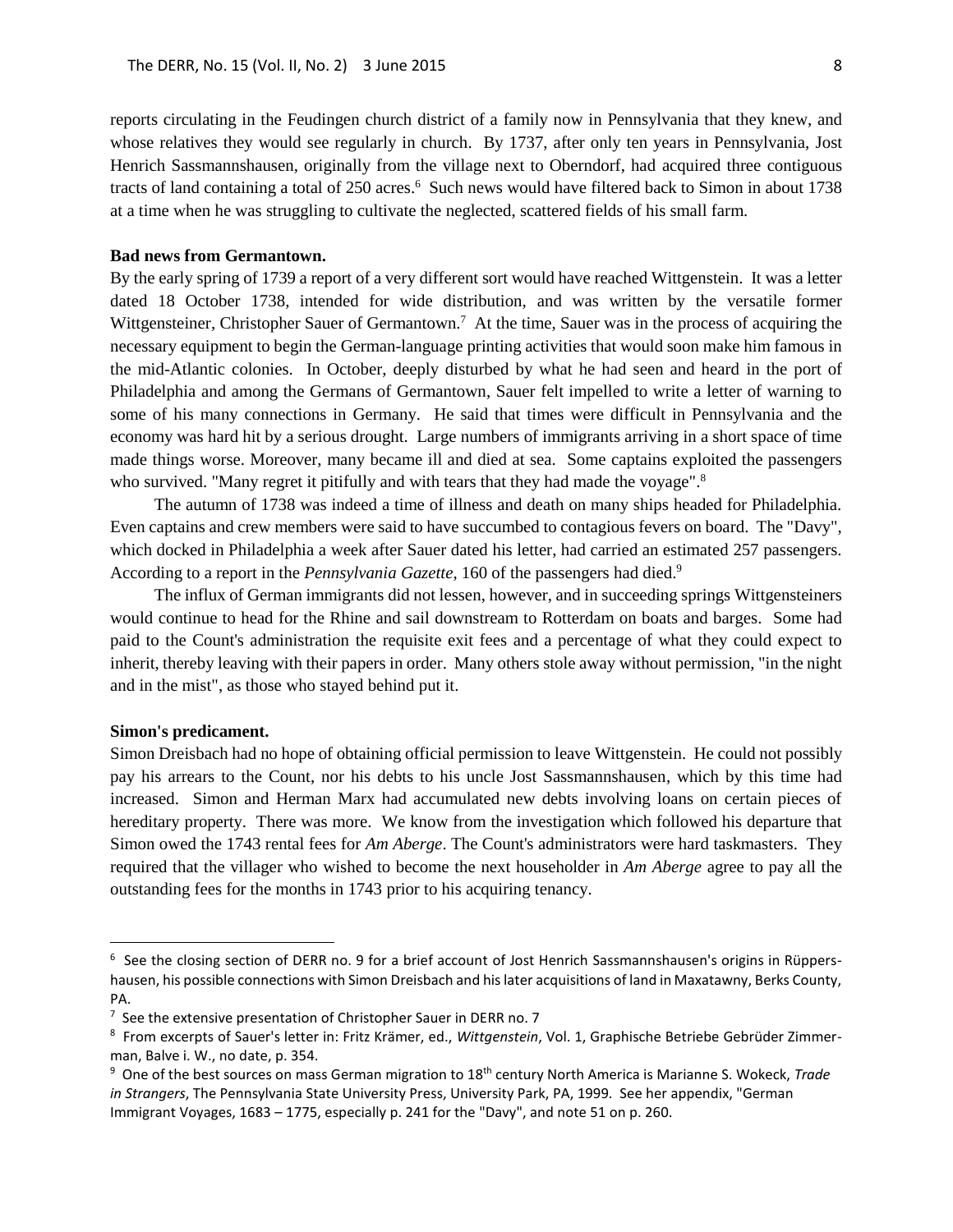In 1742 Jost Sassmannshausen was losing patience and tried via administrative channels to gain satisfaction from Simon and from Herman Marx. Simon was in danger of losing the last straw of support he could hold on to. Nothing came of this action, however, and it was not until after Simon had emigrated that Jost Sassmannshausen obtained satisfaction or at least a settlement with the Count's administration.

Simon, living under the weight of debts and of permanent fees to the Count in the form of money, produce, animals and labor, chose the one path to Pennsylvania that was open to him – to leave secretly as so many others had done and were doing.

#### **A hindsight balance sheet.**

Simon and his family made their choice. Instead of a dismal future in Wittgenstein they chose an uncertain future in North America. There all five sons became landowners. Some achieved a certain, or even significant, level of prominence. All produced numerous descendants.

Simon took on new responsibilities, founded a congregation of the German Reformed Church, was the first signer, and probably the organizer, of a petition to the Court of Quarter Sessions of Northampton County, and was for a time tax collector of Lehigh Township. If in Wittgenstein he had been looked down upon, in Pennsylvania he built for himself a new and more respected life than the one had chosen to leave behind.

#### **Research notes.**

1. The principal aim in researching this period in Simon Dreisbach's history has been to identify situations and elements that can have contributed to his decision to emigrate to PA. The records present us with various circumstances which need to be interpreted for today's readers. A certain amount of 'unhistorical' speculation has been unavoidable and we hope, therefore, for the reader's tolerance.

2. This text could not have been written without the unparalleled research of **Jochen Karl Mehldau** in the Wittgenstein church records. Readers of the DERR are deeply in debt to him for his generosity in making many of his research results available for dissemination among Dreisbach descendants. Thanks to him we have been able to analyze the baptismal sponsorship of all the children of Simon and Maria Katharina Dreisbach.

3. Once again we have occasion to identify **Heinrich Imhof** as our principal source of documents relative to Dreisbach history in the archives of both Wittgensteins, primarily in the Princely Archive of Sayn-Wittgenstein-Hohenstein in Bad Laasphe. Without his generosity in sharing numerous photographs of documents otherwise unknown to us, there would be no DERR.

4. What happened to **Herman Marx**, Simon's co-debtor? Marx did not emigrate. Thanks to the information available in the volume of local history edited by Werner Wied (see note 3), we know that he lived to be